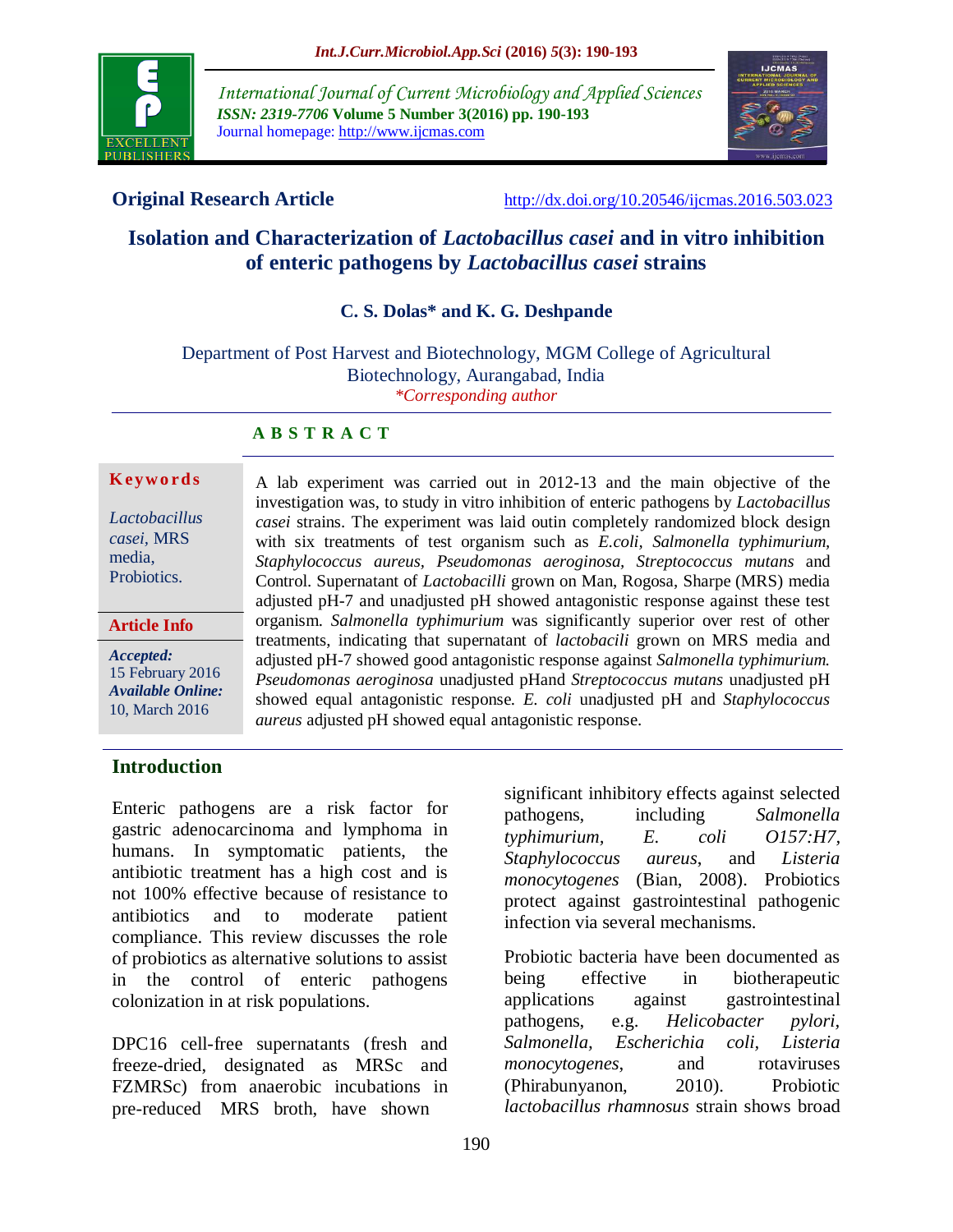spectrum activity against GIT pathogens and food spoilage organisms (Pithva *et al.,* 2011).

# **Materials and Methods**

An experiment was undertaken at the Department of Post Harvest and Food Biotechnology of MGM College of Agriculture Biotechnology Aurangabad. There were six treatments, each replicated thrice.

The treatments comprised of 5 pathogenic bacteria (test organisms) e.g. *Escherichia coli, Salmonella typhimurium, Staphylococcus aureus, Pseudomonas aeroginosa* and *Streptococcus mutans* along with Control (without test organism).

*Lactobacillus casei* was isolated from the curd as described by (Bhardwaj *et al.,* 2012) and were activated by growing thrice on Man, Rogosa, Sharpe (MRS) broth (deMan *et al.,* 1960) at 37°C for 24 hrs. The test organisms were obtained from MGM medical College, Aurangabad and grown on nutrient agar under anaerobic condition for 72 hrs at 37°C.

For the experimental purpose, *Lactobacillus casei* was grown on MRS broth at 37°C for 24hrs. The supernatant was then obtained by centrifuging an aliquot at at 4000 rpm for 15min at 4°C. The pH of supernatant was adjusted to 7.0 (T1-T6) with the use of 2M NaOH while another treatments (T7-T12) was unadjusted pH and it was filtered. Antibacterial activity of the supernatant was measured by food poison method (Amdekar *et al.,* 2010) and expressed as the diameter of inhibition zone.

## **Results and Discussion**

In this experiment attempts were made to

see the antagonistic activity of *Lactobacilli*  isolated from Curd. The results were shown in terms of zone of inhibition.

Among the five test organisms used *Lactobacilli* was found effective in inhibiting Adjusted pH-7 of *Salmonella typhimurium, Staphylococcus aureus, Pseudomonas aeroginosa* and unadjusted pH of *E.coli, Salmonella typhimurium, Pseudomonas aeroginosa, Streptococcus mutans* which was indicated by zone of test organisms. But it was failed to destruct adjusted pH of *E.coli, Streptococcus mutans*  and unadjusted pH of *Staphylococcus aureus* as there was no zone of inhibition in these test organisms.

*Salmonella typhimurium* (39.25) at pH-7 was significantly superior over rest of the other treatments, indicating that supernatant of *lactobacilli* grown on MRS media and unadjusted pH-7 showed good antagonistic activity against *Salmonella typhimurium*  were unable show antagonistic response over rest of other test organism.

*Pseudomonas aeruginosa* (33.50) at pH-7 was at par with *Salmonella typhimurium* unadjusted pH and was significantly superior over T3, T7, T10 and T11.

*Pseudomonas aeruginosa* unadjusted pH was at par with *Streptococcus mutants* unadjusted pH and zone of inhibition was significantly superior over T3 and T7.

*E.coli* unadjusted pH and *Staphylococcus aureus* adjusted at pH-7 was at par with each other, while lactobacillus did not showed any antagonistic effect against T1, T5,T6 and T9. Where zone of inhibition observed was zero.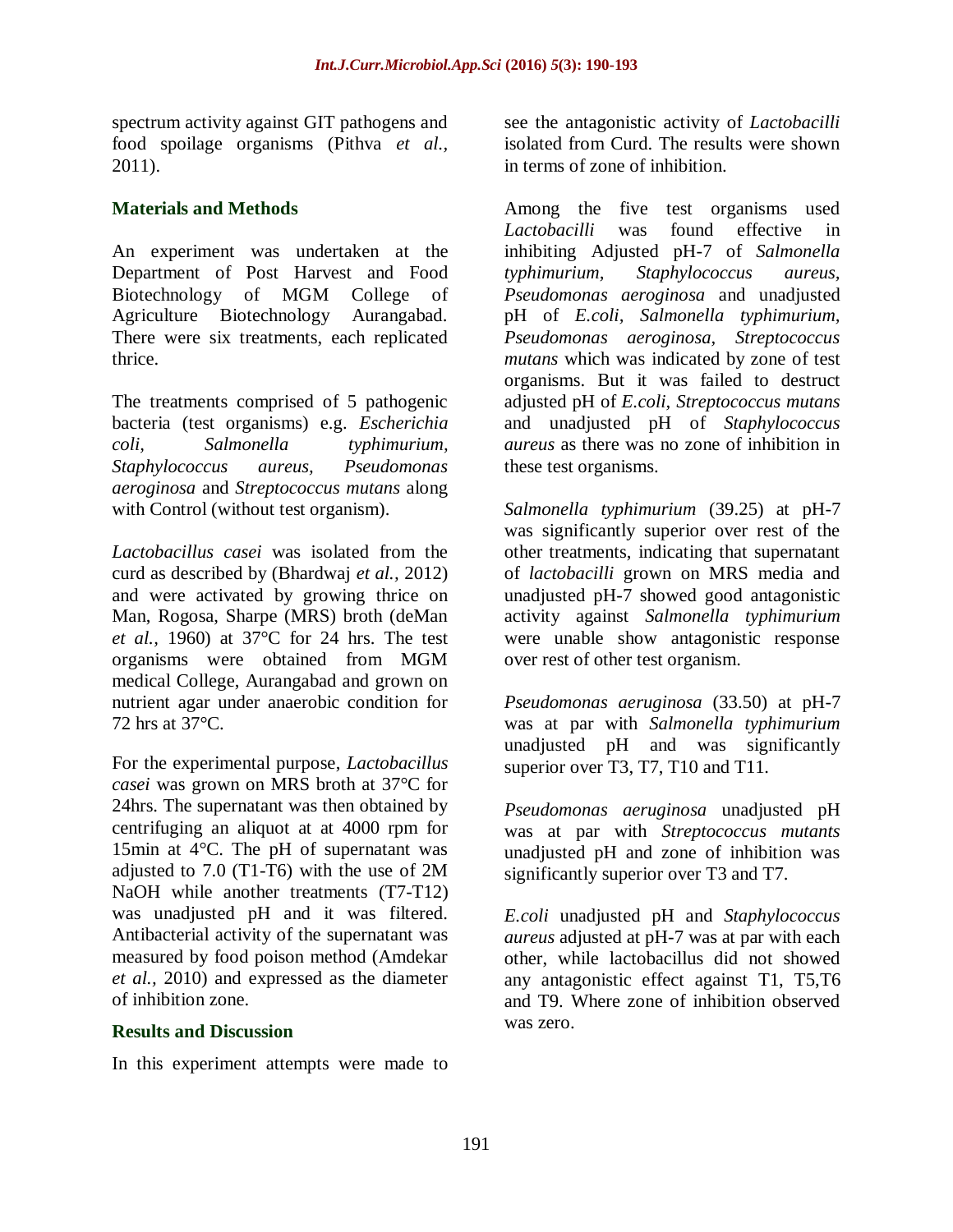| <b>Treatment (Test organisms)</b>   | pH         | Diameter of |
|-------------------------------------|------------|-------------|
|                                     |            | inhibition  |
|                                     |            | zone        |
| T1(E. coli)                         | $pH-7$     | 00.00       |
| T2 (Salmonella typhimurian)         | $pH-7$     | 39.25       |
| T3 (Staphylococcus aureous)         | $pH-7$     | 12.50       |
| T4 (Pseudomonas aeroginosa)         | $pH-7$     | 33.50       |
| T5 (Streptococcus mutants)          | $pH-7$     | 00.00       |
| T6 (control) without lactobacillus  | $pH-7$     | 00.00       |
| T7(E. coli)                         | Unadjusted | 13.00       |
| T8 (Salmonella typhimurian)         | Unadjusted | 30.50       |
| T9 (Staphylococcus aureous)         | Unadjusted | 00.00       |
| T10 (Pseudomonas aeroginosa)        | Unadjusted | 26.75       |
| T11 (Streptococcus mutants)         | Unadjusted | 26.50       |
| T12 (control) without lactobacillus | Unadjusted | 00.00       |
| <b>Mean</b>                         |            | 15.16       |
| $S.E\pm$                            |            | 0.76        |
| CD                                  |            | 2.19        |

# **Table.1** Treatment Details and Zone of Inhibition of Lactobacilli in Mm against Test Organism

#### **Fig.1** *Ctobacilli* Showed *Antagonestic* Activity Against *Salmonella typhimurium*



**Fig.2** *Lactobacilli* Showed *Antagonistic* Activity Against *Pseudomonas aeroginosa*